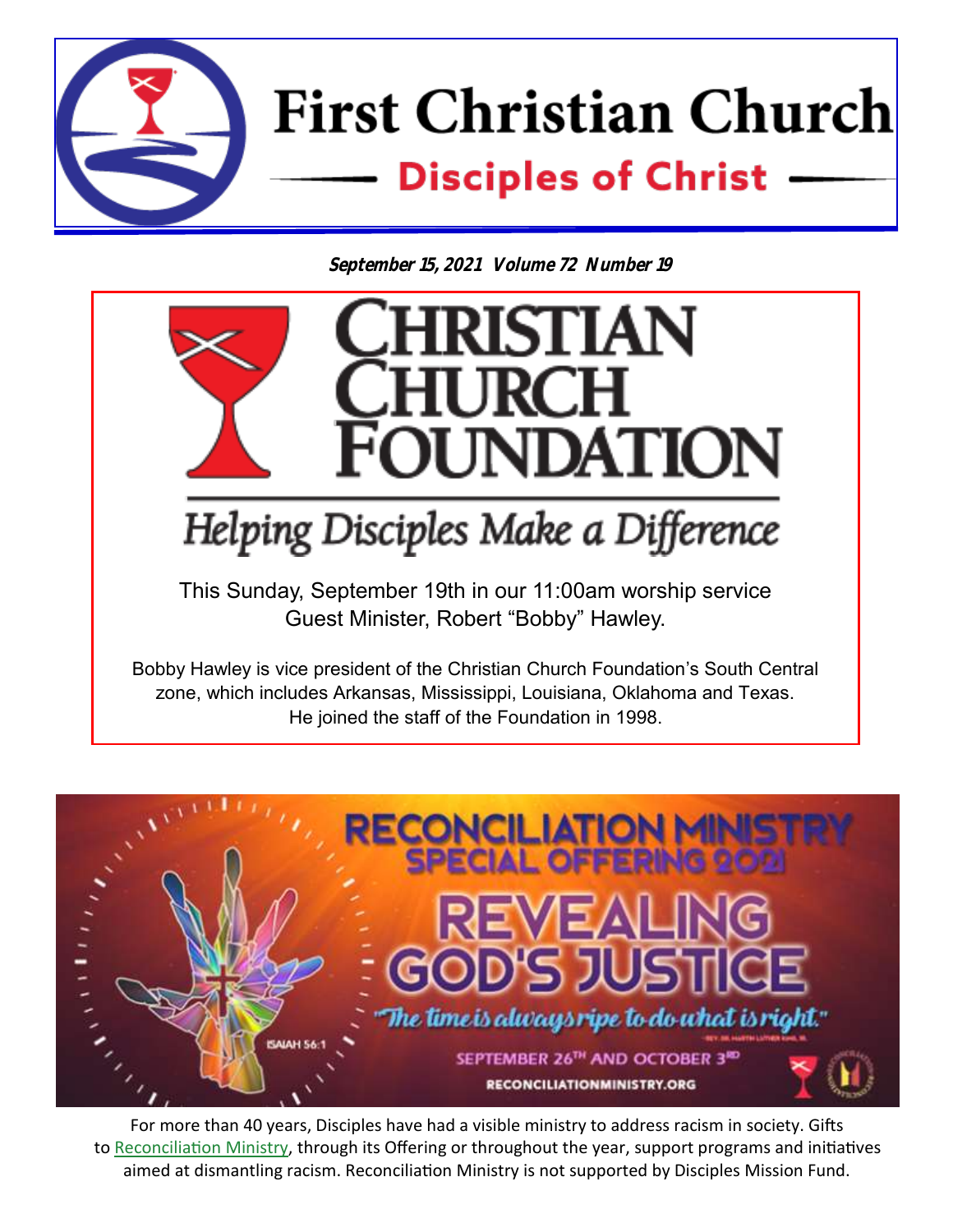

Greetings

Well school has begun. Fall is in the air. Things are beginning to get busy, but let me encourage you to continue making participation in the fellowship and ministries of First Christian Church a priority. In these times of covid isolation it is important to stay in contact with your church family. We are still streaming our services on Facebook. We have been having some audio difficulty on the stream and are trying to fix it as best we can.

**October begins our annual stewardship emphasis**. It will be a time that we ask everyone to spend time praying for the continued Blessing of God upon this community of faith. God has been so good to First Christian Church and we desire to show our commitment to him in our giving and our serving. You will receive a letter and pledge card soon. **Commitment Sunday will be October 24.**

Some of the other activities that are in the works that you might want to reserve calendar time for are:

**Community Wide Trunk or Treat** will be held on Saturday October 30 from 4 to 6 pm. We will need people to decorate their trunks and hand out candy. We have started collecting candy for this event. We don't have much yet but we are expecting about 500 to turn out so BRING ON THE CANDY. hahaha

The **Salvation Seekers class (Pastor's class)** has started this week. We have about four kids/youth that are in this and are seeking to understand Salvation and Baptism. Please be in prayer for them as they consider accepting Christ as Lord and Savior.

**World Communion Sunday** is October 3rd. We are planning on meeting around the tables for a unique service that morning followed by a fellowship meal. We are still working on some of the details on this unique event. You won't want to miss it

**Service of Thanksgiving** -- November 7th at 5 pm we will have a special time of reflection, prayer and thanksgiving. This will be a great way for us as a church to express our gratitude towards God for all he has done for FCC. Make this a new family thanksgiving tradition

Advent and all the various Advent/Christmas related events will soon be upon us. I am looking forward to celebrate my first Advent/Christmas season you my new FCC family.

Love ya!!!!

Pastor Greg.

**Vol. 72, No. 19 Established 1949—**The Christian Evangel is published bi-weekly (except for holiday weeks) by the First Christian Church (Disciples of Crist): Brenda Harris, editor; Send address or email changes to First Christian Church, P.O. Box 4200, Abilene, Texas, 79608-4200; (325) 677-2186; Unsolicited articles may not be returned. Electronic and email submissions are strongly encouraged. The editor reserves the right to edit articles for grammar, spelling, length and content.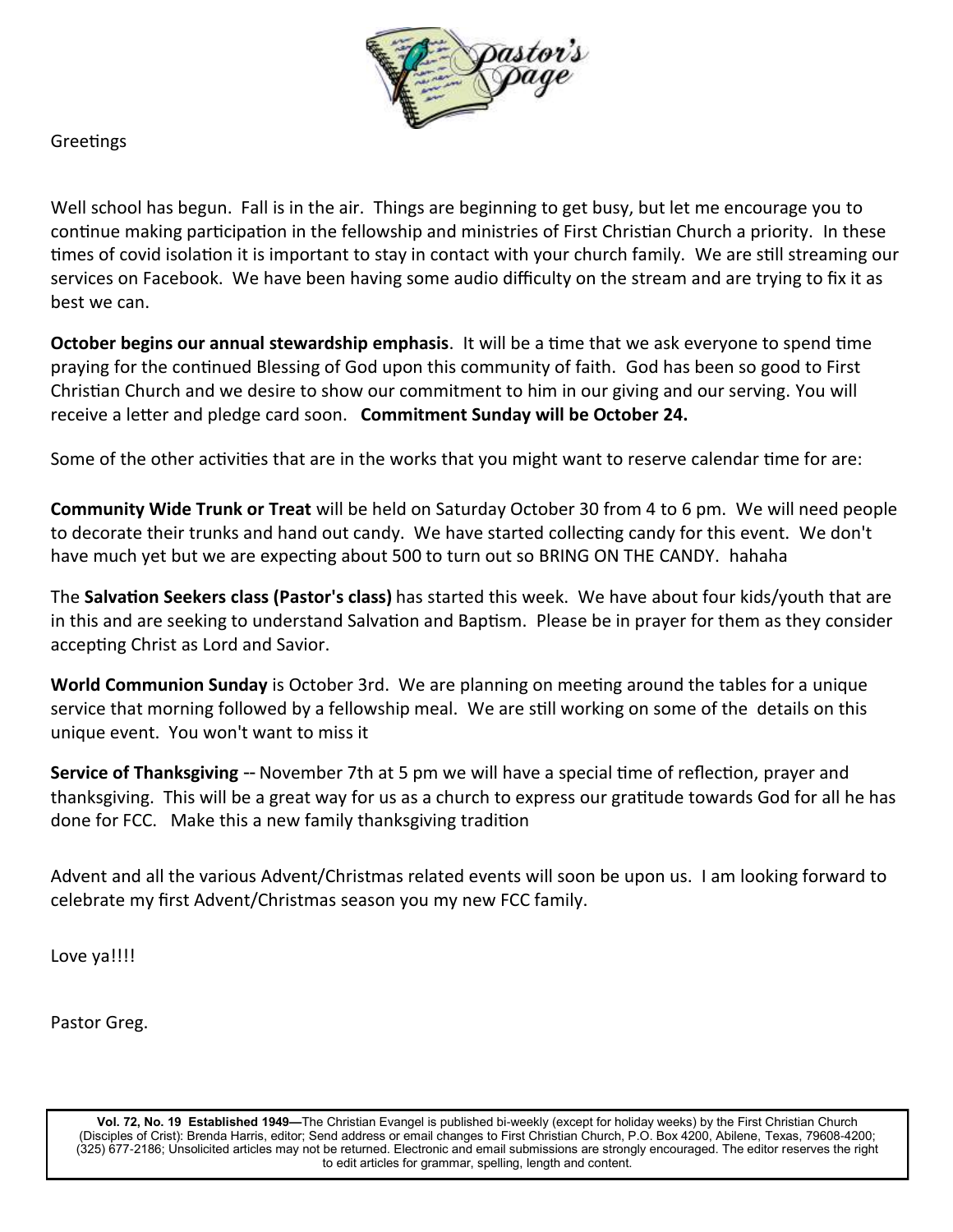# *PRAYER CONCERNS*

- **\* Robin McClure,** health concerns, nephew of Dot Laurence
- **\* LuJeane Adcock,** health concerns, Mother of Tim Adcock

**\* Scottie Myers,** health concerns, brother-in-law of Sindi Whitworth

- **\* Dan & Sandy Owen,** health concerns, Missionaries in Austin
- **\* Bob Milstead, Jr.,** health concerns, son of Bob & Jane Milstead
- **\* Dusty Green,** husband of Gloria Green
- **\* Sandy Clay & Jill Powell,** sisters-in-law of Cathy Clay
- **\* Gary & Beverly Minnch,** health concerns for Gary
- **\* Home Centered Members & Friends**
- **\* Our Military Families & Friends**



**Martha Bissex.** Martha passed away bFamilyof... on Saturday, September 11, 2021. Please remember the family in your prayers. Martha & Earl (who is also deceased) were members of First Christian Church before moving from Abilene.

## **Don't Forget to Support the FCC Benevolence Fund**

**We maintain a small fund which is used to help minister to people in our area that contact the church office for assistance**. We live in a community that has many services for those in need but sometimes the church needs to give assistance rather than referrals. This fund helps members and non-members who have various needs.

**Most assistance is offered on a one-time only basis.** As your church staff encounter people in need they have **used this fund to provide: Bibles, Food, Gas, clothing, school supplies, babywipes/diaper/formula, etc.** 

Now that we are established in this new place People have begun to look to us for assistance. **We have encountered an increase in calls and visits for assistance**.

**So -- we ask that --- as the Lord directs you - give a contribution to the Benevolence Fund**. **(Mark your contribution: Benevolence )**

Thanks

Pastor Greg

#### **TRUSTEES MEETING**

**Thursday, September 16**

**4:00 PM**

## **MINISTERIAL RELATIONS COMMITTEE MEETING**

**Sunday, September 19**

**5:30 PM**



## **FUNTIMERS 65+**

Join Funtimers on Thursdays from 1:00—3:30pm here at the church for a time of playing board games, dominos, card games and laughter!

**Come Join the FUN!!**

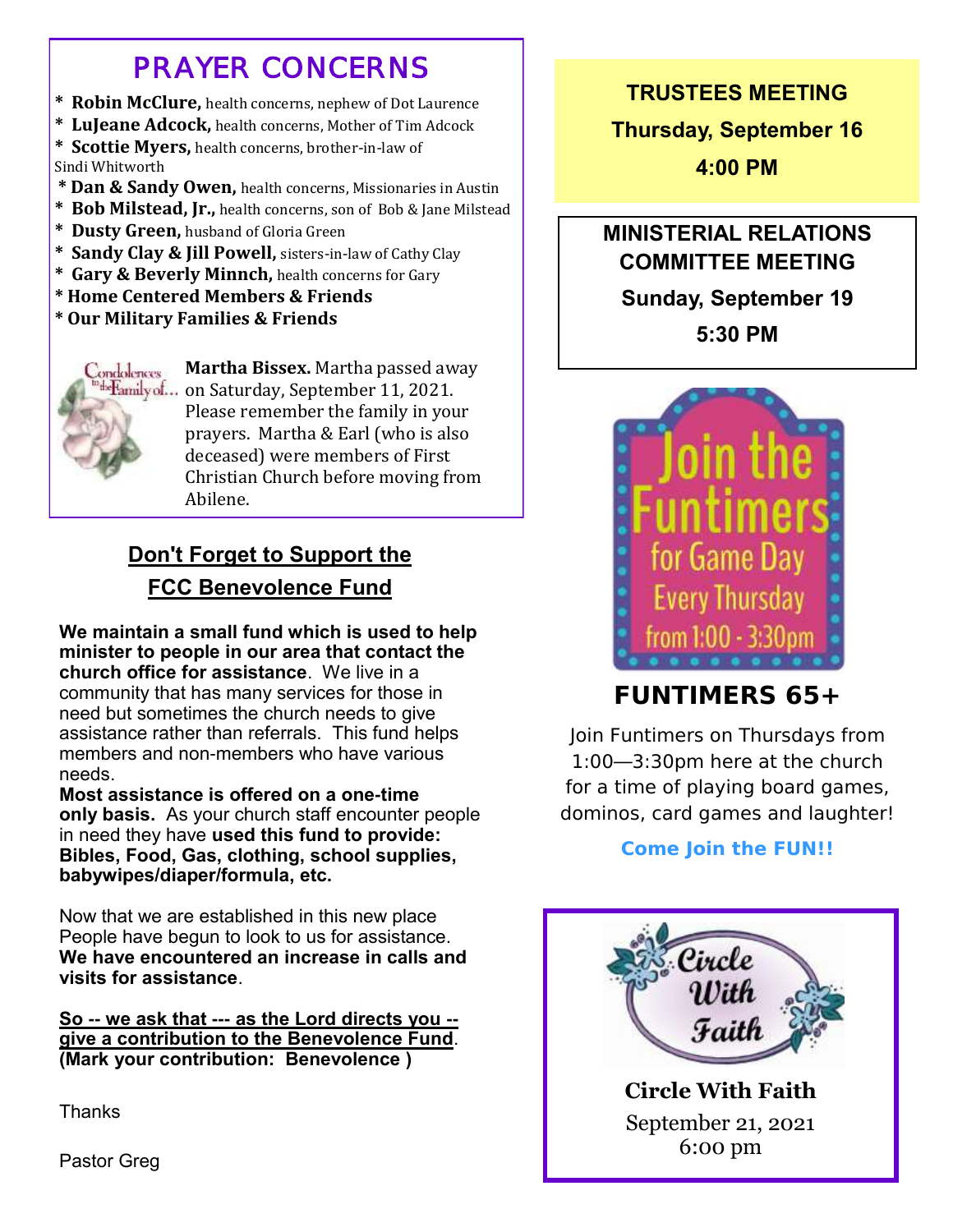## **Dart League 2021-2022 Let the Games Begin!!**

Thursday, September 16 — FCC BYE Thursday, September 23 — Victory @ FCC Thursday, September 30 — FCC @ Crescent Heights

The FCC Prayer Team invites you to join them on Sunday afternoon for a time of prayer. They meet every Sunday at 4:00 p.m. here at the church.

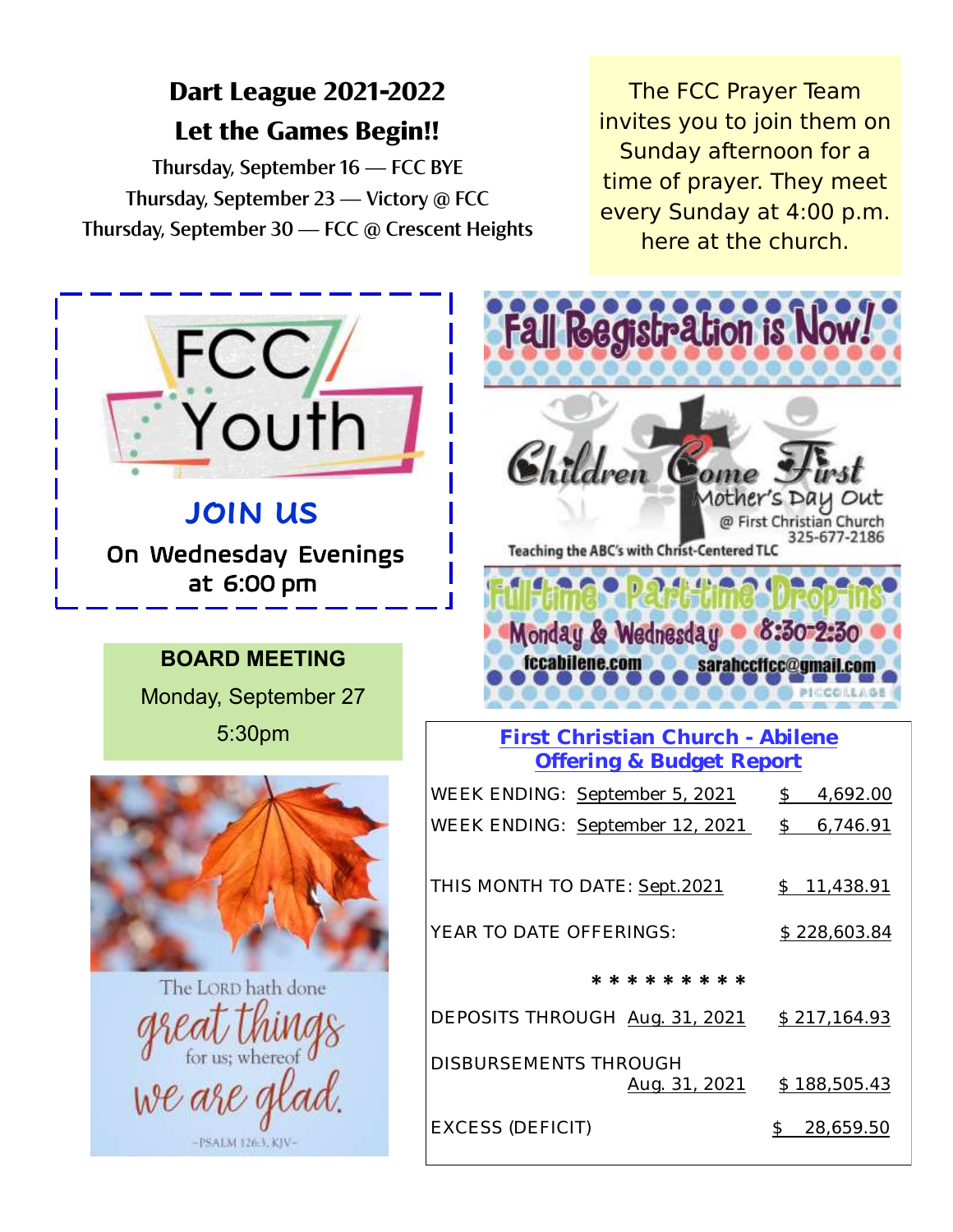

# Community Trunk or Treat Saturday, October 30th 4:00 - 6:00 pm

To make this a FUN Trunk or Treat for our Church Kids & Community Kids we will need your help!

 You can help by donating candy for treats! Or by having a decorated trunk! Or better yet, do both!

 There is a box for your candy donations in the church foyer or by the church offices.



Contact Cindy Brown for more information

Disciples Women is excited to announce we are accepting registrations for our

*2021 Women's Retreat! "Sweet Friends, Sweet Reunions, Sweet Jesus! October 22-24, 2021 Lake Brownwood Christian Retreat Brownwood, TX* 

**Keynote Speaker:** *Donna Snow from Texas Flip and Move Susan Mayo* will be leading the music

There will be *Workshop Sessions. Talent Show* which is back by popular demand! A *Silent Auction* with proceeds will be used as seed money for the next year's Women's Retreat. A *Book Swap* if you have books you no longer need but might bless another woman, bring the books and donate them to the swap.

There will be more information on the church bulletin board, if you have questions contact our Circle With Faith President - Lesle Paxton